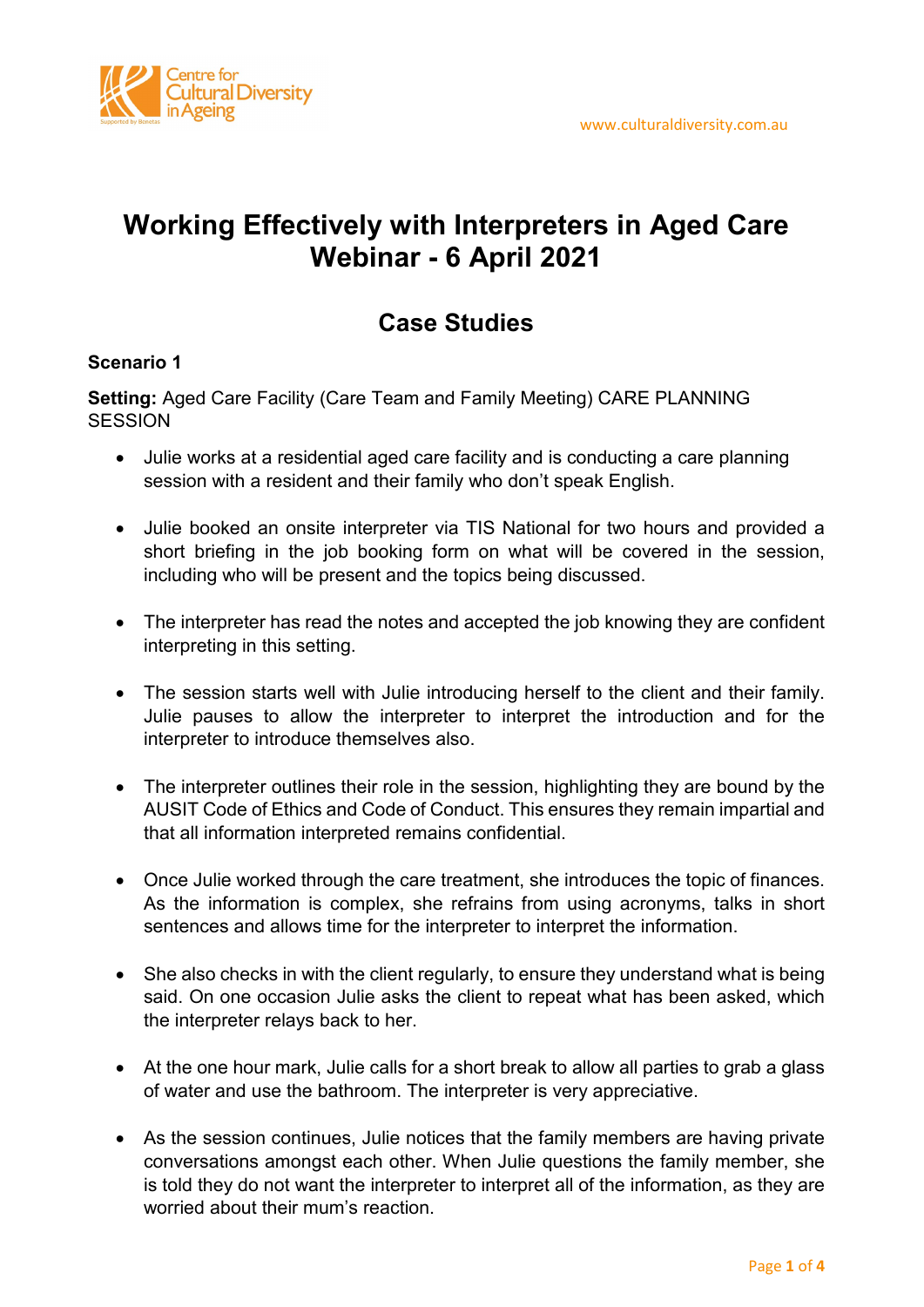

- The interpreter proceeds to interpret this information to the client in line with their commitment to communicate all that has been said without omission. However; this makes the family members quite agitated.
- Julie picks up on their bodily language and immediately advises the family members that she has a duty of care to ensure the client understands what will be involved in their care plan. Omitting information to the client would be unethical.
- Julie reiterates to the family that the interpreter's role is to ensure that everything that is spoken, is communicated to the client in their language, without omission. If a family member doesn't want something interpreted, they should refrain from saying it, because the interpreter is required to relay this information.
- The session continues to run smoothly and Julie walks away feeling confident the client and the family have understood the information, despite the issue they had earlier with the family members.

Important points to note:

- Julie utilised the booking form to brief the interpreter prior to the job.
- This allowed the interpreter to undertake some research and refresh terminology used in the aged care sector.
- Julie paused often, which allowed the interpreter enough time to communicate the information
- Julie identified an issue and made sure it was clear to everyone that all that was spoken needed to be interpreted.
- Julie politely led the conversation and did not allow the family or interpreter to dominate the session
- Julie provided a break for the interpreter and provided support to the interpreter, when the family became agitated.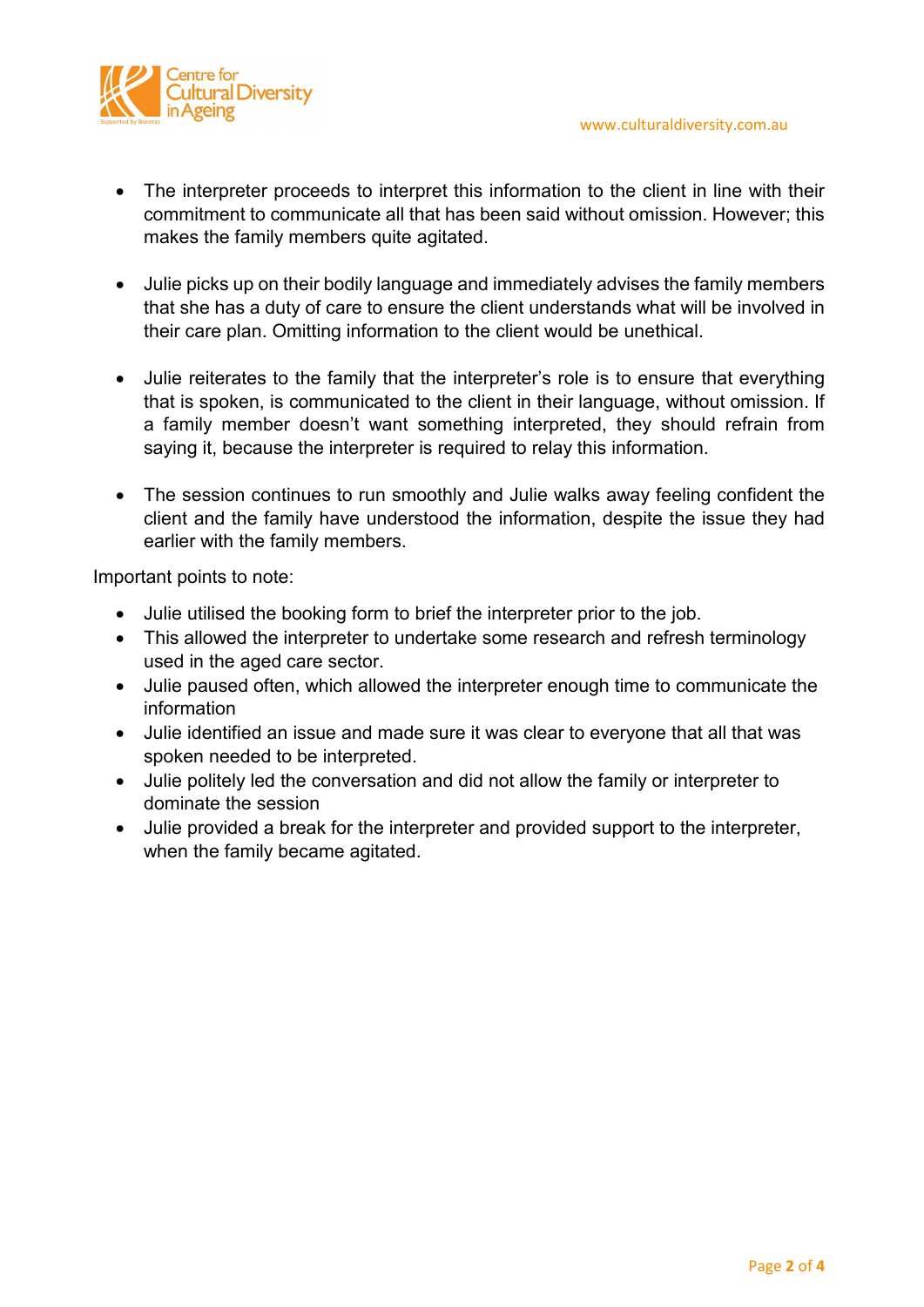

## **Scenario 2**

**Setting:** Older person's home (Aged Care Assessment with a Team member, non-English speaking client, a family member and an interpreter

- Georgia works in the Aged Care Assessment Team and is conducting an assessment with a client and their family, who don't speak English. The client is also hearing impaired and not wearing a hearing aid.
- Georgia booked an onsite interpreter and when the interpreter arrives early she uses the time to provide a short briefing on what the job will involve and notifies the interpreters that the client has a hearing impairment. The interpreter states they are confident interpreting in this setting.
- The session starts well with Georgia introducing herself to the client and their family. Georgia pauses to allow the interpreter to interpret the introduction and for the interpreter to introduce themselves. The interpreter outlines their role in the session, highlighting they are bound by the AUSIT Code of Ethics and Code of Conduct in particular by confidentiality and impartiality.
- During the assessment a family member continually interrupts the conversation, either to answer questions or to help out the non-English speaking client.
- The interpreter proceeds to interpret these interruptions in language, in line with their commitment to communicate all that has been said, without omission.
- However, the family member also talks over the top of the interpreter while they are interpreting, which becomes very confusing and makes Georgia frustrated because the assessment is taking a long time to complete and the client appears to be struggling with the dynamics in the room.
- Georgia suggests they take a break and have some time to go to the bathroom and have a glass of water, where she considers how the assessment could be improved.
- When Georgia returns from the break she is feeling more in control and proceeds to re-arrange the seating, so that the interpreter is directly facing the non-English speaker. This allows for easier communication, as the non-English speaker can now see the interpreter's face.
- Georgia politely asks everyone to take turns in talking and not to talk over one another, as this can make it very difficult for the interpreter to do their job, she also requests that the interpreter speaks louder to assist the non-English speaking client.